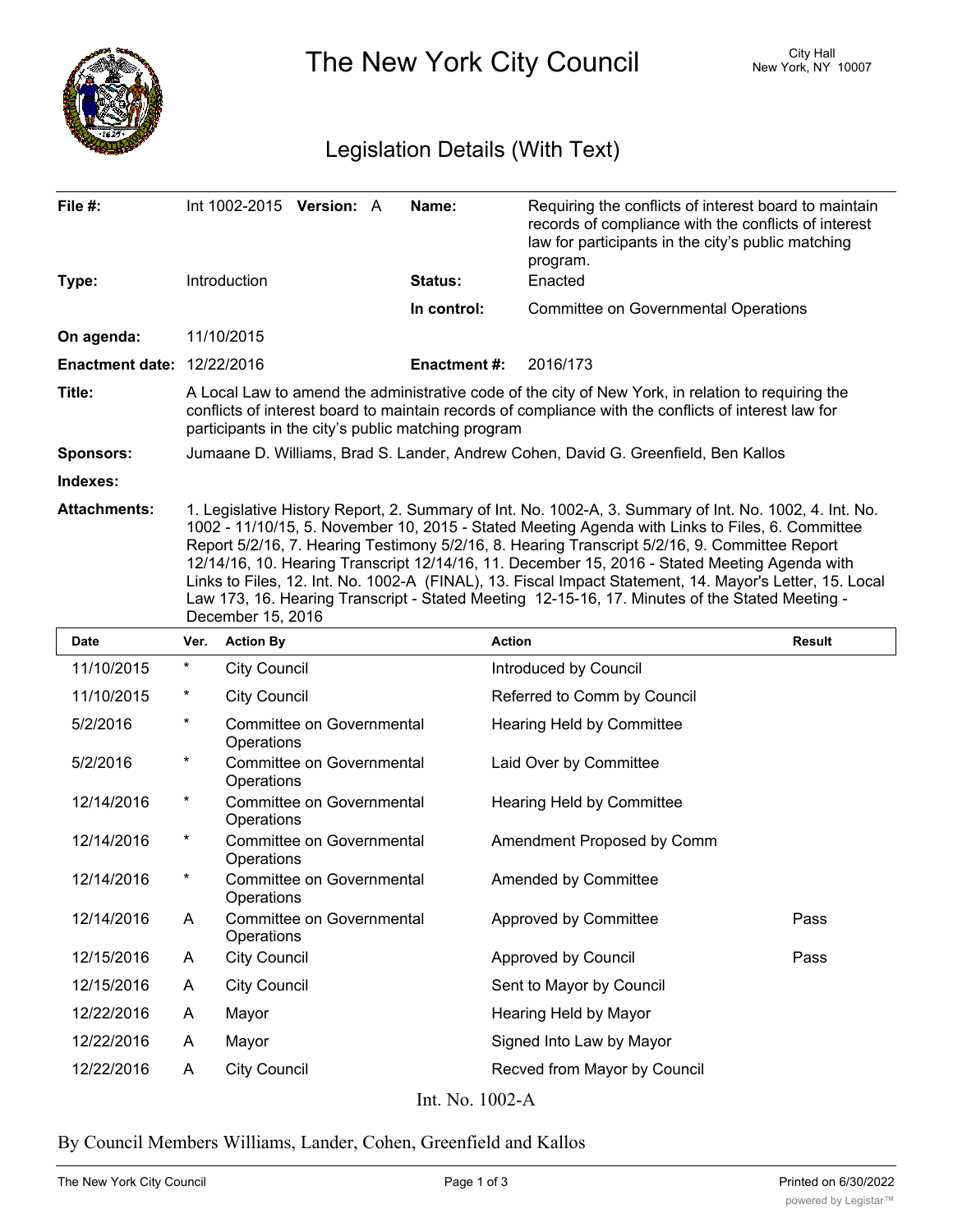A Local Law to amend the administrative code of the city of New York, in relation to requiring the conflicts of interest board to maintain records of compliance with the conflicts of interest law for participants in the city's public matching program

## Be it enacted by the Council as follows:

Section 1. Paragraph (m) of subdivision 1 of section 3-703 of the administrative code of the city of New York is amended to read as follows:

(m) fulfill the requirements of section 12-110 of the administrative code of the city of New York, including payment of any penalties as determined by the conflicts of interest board.

(i) The conflicts of interest board shall [provide a participating candidate with a receipt indicating proof of] maintain a record of all candidates in compliance with section 12-110 of the administrative code of the city of New York [in such form as the conflicts of interest board shall determine. Such receipt as provided by the conflicts of interest board shall indicate the time and date of filing of the financial disclosure report]. Such record shall indicate the date of filing of the candidate's most recent annual disclosure report and the status of the candidate's compliance with section 12-110 of the administrative code for all years for which the candidate is required to file. Such record shall be provided to the campaign finance board upon request.

(ii) A participating candidate shall [provide the campaign finance board with the receipt provided by the conflicts of interest board pursuant to subparagraph (i) of this paragraph, in such form and manner as the campaign finance board shall require,] fulfill the requirements of section 12-110 of the administrative code to the satisfaction of the conflicts of interest board by the last business day of July in the year of the covered election, or such other later date as the campaign finance board shall provide by rule, except that in a special election to fill a vacancy [the] such deadline [for filing such receipt] shall be established by campaign finance board rule.

(iii) A participating candidate who fails to adhere to the requirements of subparagraph (ii) of this paragraph may thereafter satisfy the requirements of this paragraph by [submitting a receipt in accordance with subparagraph (i) of this paragraph at such times and in such manner as provided by campaign finance board